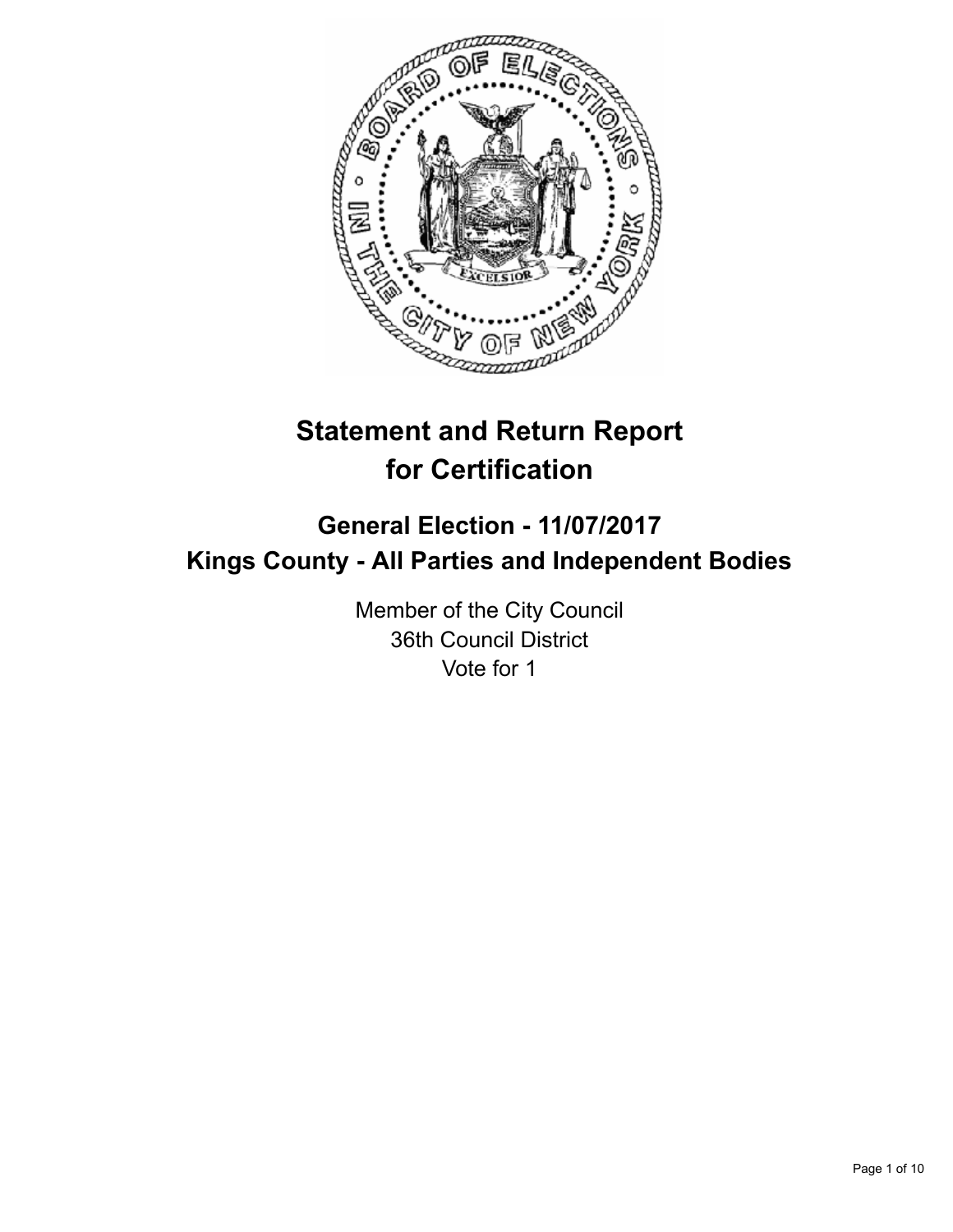

| <b>PUBLIC COUNTER</b>                                    | 2,125          |
|----------------------------------------------------------|----------------|
| MANUALLY COUNTED EMERGENCY                               | 0              |
| <b>ABSENTEE / MILITARY</b>                               | 77             |
| <b>AFFIDAVIT</b>                                         | 25             |
| <b>Total Ballots</b>                                     | 2,227          |
| Less - Inapplicable Federal/Special Presidential Ballots | 0              |
| <b>Total Applicable Ballots</b>                          | 2,227          |
| ROBERT E. CORNEGY JR. (DEMOCRATIC)                       | 1,946          |
| BRIAN CUNNINGHAM (WRITE-IN)                              | 1              |
| ENA MCPHERSON (WRITE-IN)                                 | 1              |
| <b>GABRIEL LIND (WRITE-IN)</b>                           | 1              |
| JABARI BRISPORT (WRITE-IN)                               | 6              |
| JESSICCA SHIRLEY STONGE (WRITE-IN)                       | 1              |
| JOHN JOSEPH JOYNER JR. (WRITE-IN)                        | 1              |
| LAURIE CUMBO (WRITE-IN)                                  | $\overline{2}$ |
| MARK WINSTON GRIFFITH (WRITE-IN)                         | 1              |
| REBECCA BLADY (WRITE-IN)                                 | 1              |
| TAMEK BROWN (WRITE-IN)                                   | 1              |
| UNCOUNTED WRITE-IN PER STATUTE (WRITE-IN)                | 1              |
| <b>Total Votes</b>                                       | 1,963          |
| Unrecorded                                               | 264            |

| <b>PUBLIC COUNTER</b>                                    | 244 |
|----------------------------------------------------------|-----|
| <b>MANUALLY COUNTED EMERGENCY</b>                        | 0   |
| ABSENTEE / MILITARY                                      | 4   |
| AFFIDAVIT                                                | 3   |
| <b>Total Ballots</b>                                     | 251 |
| Less - Inapplicable Federal/Special Presidential Ballots | 0   |
| <b>Total Applicable Ballots</b>                          | 251 |
| ROBERT E. CORNEGY JR. (DEMOCRATIC)                       | 211 |
| SCOTT KEATLEY (WRITE-IN)                                 |     |
| UNATTRIBUTABLE WRITE-IN (WRITE-IN)                       | 2   |
| <b>Total Votes</b>                                       | 214 |
| Unrecorded                                               | 37  |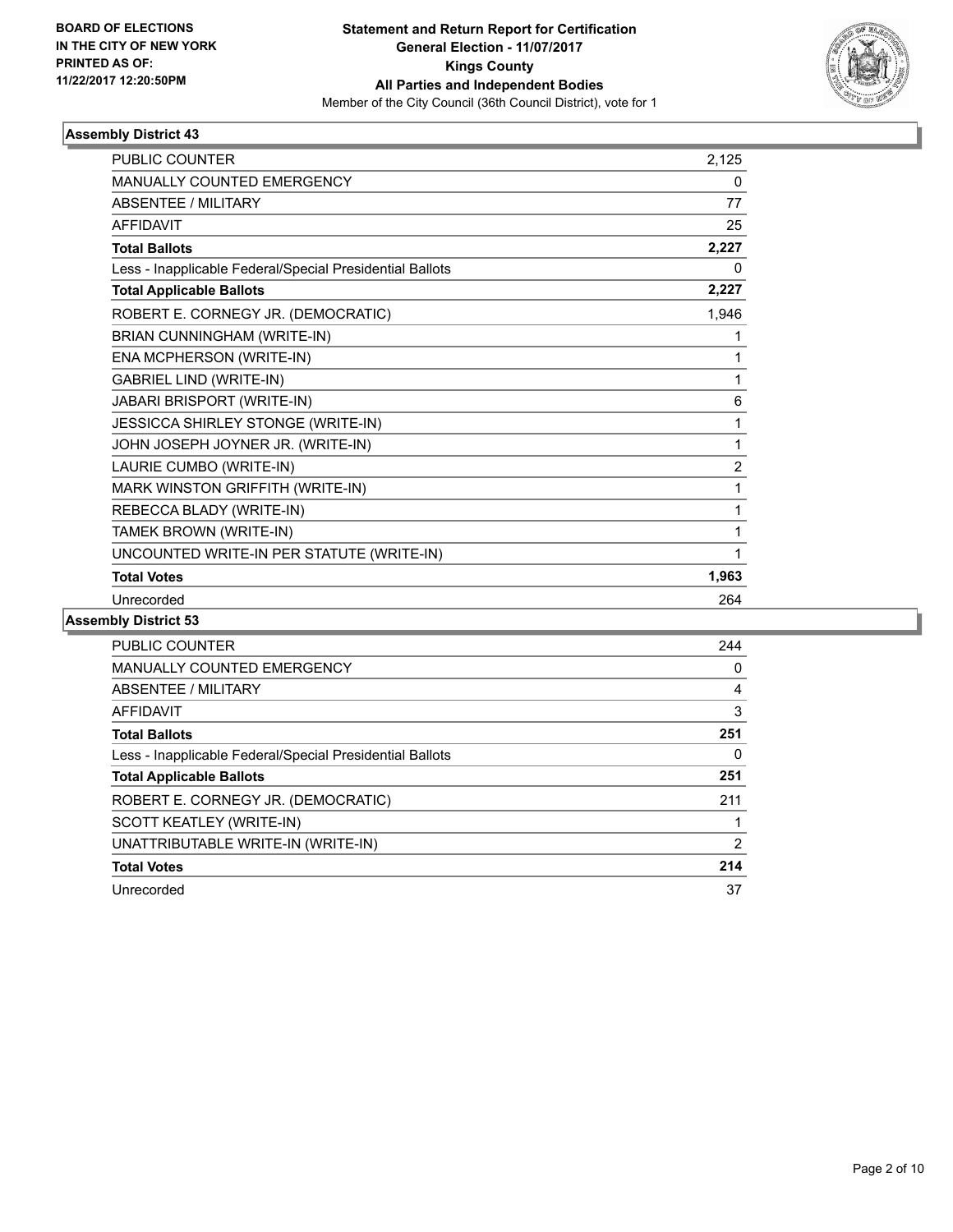

| <b>PUBLIC COUNTER</b>                                    | 1,279 |
|----------------------------------------------------------|-------|
| MANUALLY COUNTED EMERGENCY                               | 0     |
| <b>ABSENTEE / MILITARY</b>                               | 10    |
| <b>AFFIDAVIT</b>                                         | 22    |
| <b>Total Ballots</b>                                     | 1,311 |
| Less - Inapplicable Federal/Special Presidential Ballots | 0     |
| <b>Total Applicable Ballots</b>                          | 1,311 |
| ROBERT E. CORNEGY JR. (DEMOCRATIC)                       | 1,090 |
| <b>BARACK OBAMA (WRITE-IN)</b>                           | 1     |
| CALEB-MICHAEL FILES (WRITE-IN)                           | 1     |
| DAVE THOMAS (WRITE-IN)                                   | 1     |
| <b>GEORGE FLICKINGER (WRITE-IN)</b>                      | 1     |
| JOHN JOSEPH JOYNER JR. (WRITE-IN)                        | 1     |
| LAURIE CUMBO (WRITE-IN)                                  | 1     |
| SKYLER MARSHALL (WRITE-IN)                               | 1     |
| STACY-ANN DONEGAN (WRITE-IN)                             | 1     |
| STEVEN FOX (WRITE-IN)                                    | 1     |
| UNATTRIBUTABLE WRITE-IN (WRITE-IN)                       | 4     |
| XENIA RUBINOS (WRITE-IN)                                 | 1     |
| <b>Total Votes</b>                                       | 1,104 |
| Unrecorded                                               | 207   |

| <b>PUBLIC COUNTER</b>                                    | 557 |
|----------------------------------------------------------|-----|
| <b>MANUALLY COUNTED EMERGENCY</b>                        | 0   |
| ABSENTEE / MILITARY                                      | 7   |
| AFFIDAVIT                                                | 10  |
| <b>Total Ballots</b>                                     | 574 |
| Less - Inapplicable Federal/Special Presidential Ballots | 0   |
| <b>Total Applicable Ballots</b>                          | 574 |
| ROBERT E. CORNEGY JR. (DEMOCRATIC)                       | 507 |
| <b>JUSTIN COHEN (WRITE-IN)</b>                           |     |
| <b>MEGHAN MAURUS (WRITE-IN)</b>                          |     |
| <b>Total Votes</b>                                       | 509 |
| Unrecorded                                               | 65  |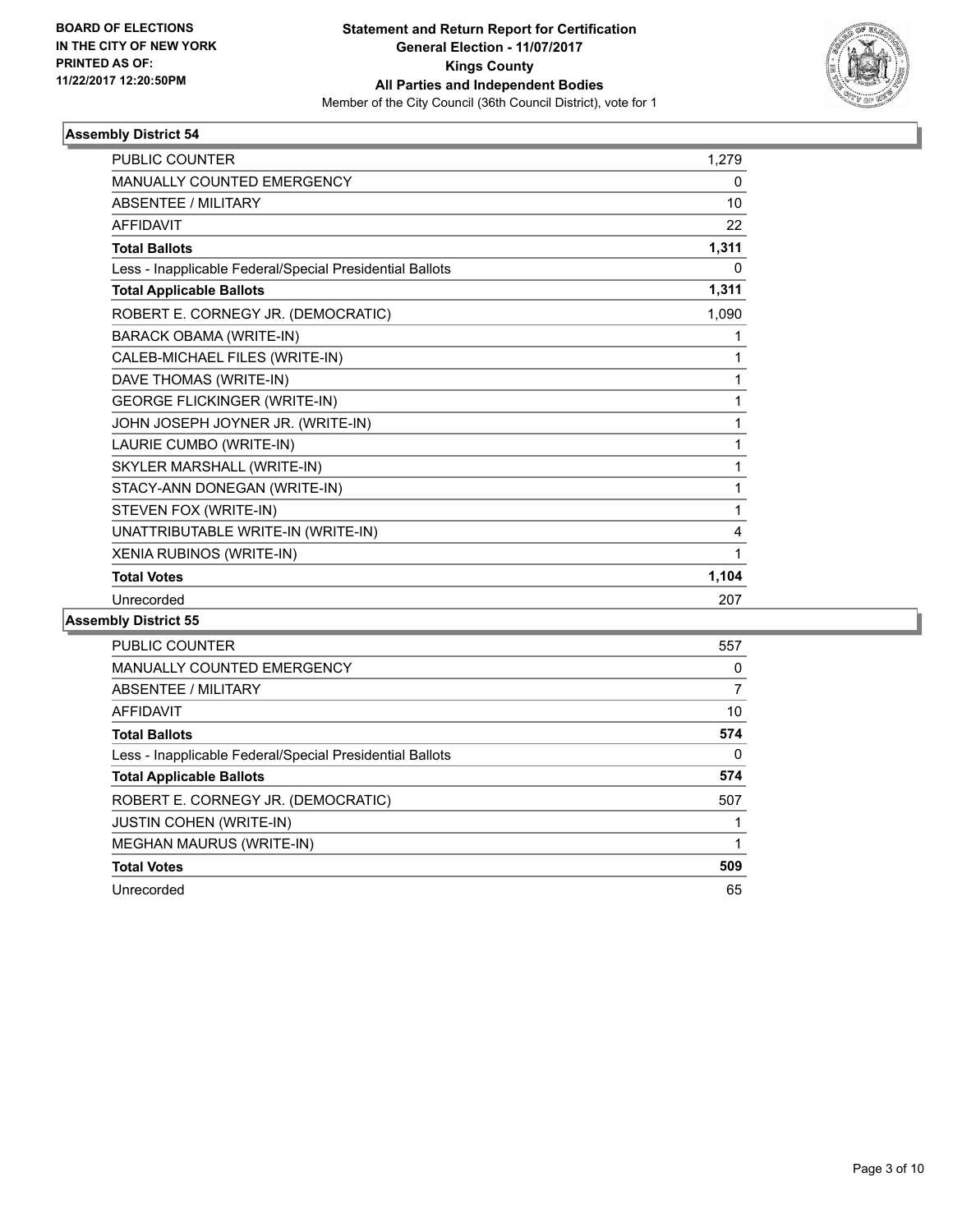

| <b>PUBLIC COUNTER</b>                                    | 16,187                  |
|----------------------------------------------------------|-------------------------|
| MANUALLY COUNTED EMERGENCY                               | 6                       |
| <b>ABSENTEE / MILITARY</b>                               | 268                     |
| <b>AFFIDAVIT</b>                                         | 289                     |
| <b>Total Ballots</b>                                     | 16,750                  |
| Less - Inapplicable Federal/Special Presidential Ballots | 0                       |
| <b>Total Applicable Ballots</b>                          | 16,750                  |
| ROBERT E. CORNEGY JR. (DEMOCRATIC)                       | 14,660                  |
| ABDUL KADAER (WRITE-IN)                                  | 1                       |
| ADRIAN STRAKER (WRITE-IN)                                | 1                       |
| ADRIAN TECHEIRIA (WRITE-IN)                              | 1                       |
| AGUNDA OKEKO (WRITE-IN)                                  | 1                       |
| AGUNDA OKEYO (WRITE-IN)                                  | 1                       |
| AGUSTIN RODRIGEZ (WRITE-IN)                              | 1                       |
| AKEEM BROWDER (WRITE-IN)                                 | 1                       |
| ALICKA SAMUEL (WRITE-IN)                                 | 1                       |
| ANDREW SONPIN (WRITE-IN)                                 | $\mathbf{1}$            |
| ANGELA DAVIS (WRITE-IN)                                  | 1                       |
| ANGELO K. NEWSOME (WRITE-IN)                             | 1                       |
| ANNETTE CALATIVO (WRITE-IN)                              | $\mathbf{1}$            |
| ANNETTE ROBINSON (WRITE-IN)                              | 1                       |
| ANTONIO REYNOSO (WRITE-IN)                               | 3                       |
| <b>AUSTIN ELMORE (WRITE-IN)</b>                          | $\overline{\mathbf{c}}$ |
| BEN BASALLA-TAXIS (WRITE-IN)                             | 1                       |
| BRIAN CUNNINGHAM (WRITE-IN)                              | $\overline{\mathbf{c}}$ |
| CARLOS MERCHAN (WRITE-IN)                                | 1                       |
| CASSIUS CARPIO (WRITE-IN)                                | 1                       |
| CHRIS DOYE (WRITE-IN)                                    | 1                       |
| CHRISTINE PARKER (WRITE-IN)                              | $\mathbf{1}$            |
| CHRISTOPHER M. BERNDT (WRITE-IN)                         | 1                       |
| DAKE GREEN (WRITE-IN)                                    | 1                       |
| DAMELI LONDON (WRITE-IN)                                 | 1                       |
| DAN NIX (WRITE-IN)                                       | 1                       |
| DANIEL MACCOMBIE (WRITE-IN)                              | 1                       |
| DARIUS L. CALLIER (WRITE-IN)                             | 1                       |
| DAVID POLAZZO (WRITE-IN)                                 | 1                       |
| DEBORAH SCROGGINS (WRITE-IN)                             | 1                       |
| EMILEE PEREIRA (WRITE-IN)                                | 1                       |
| ERIC CARTER (WRITE-IN)                                   | 1                       |
| FRED HAMPTON (WRITE-IN)                                  | 1                       |
| FREDERICK DOMS (WRITE-IN)                                | 1                       |
| <b>GERALDINE ALNE (WRITE-IN)</b>                         | 1                       |
| JABANI BRISPORT (WRITE-IN)                               | $\mathbf{1}$            |
| JABARI BRISPORT (WRITE-IN)                               | 12                      |
| JAMES BULLUCK (WRITE-IN)                                 | 1                       |
| JANESSA WILSON (WRITE-IN)                                | 1                       |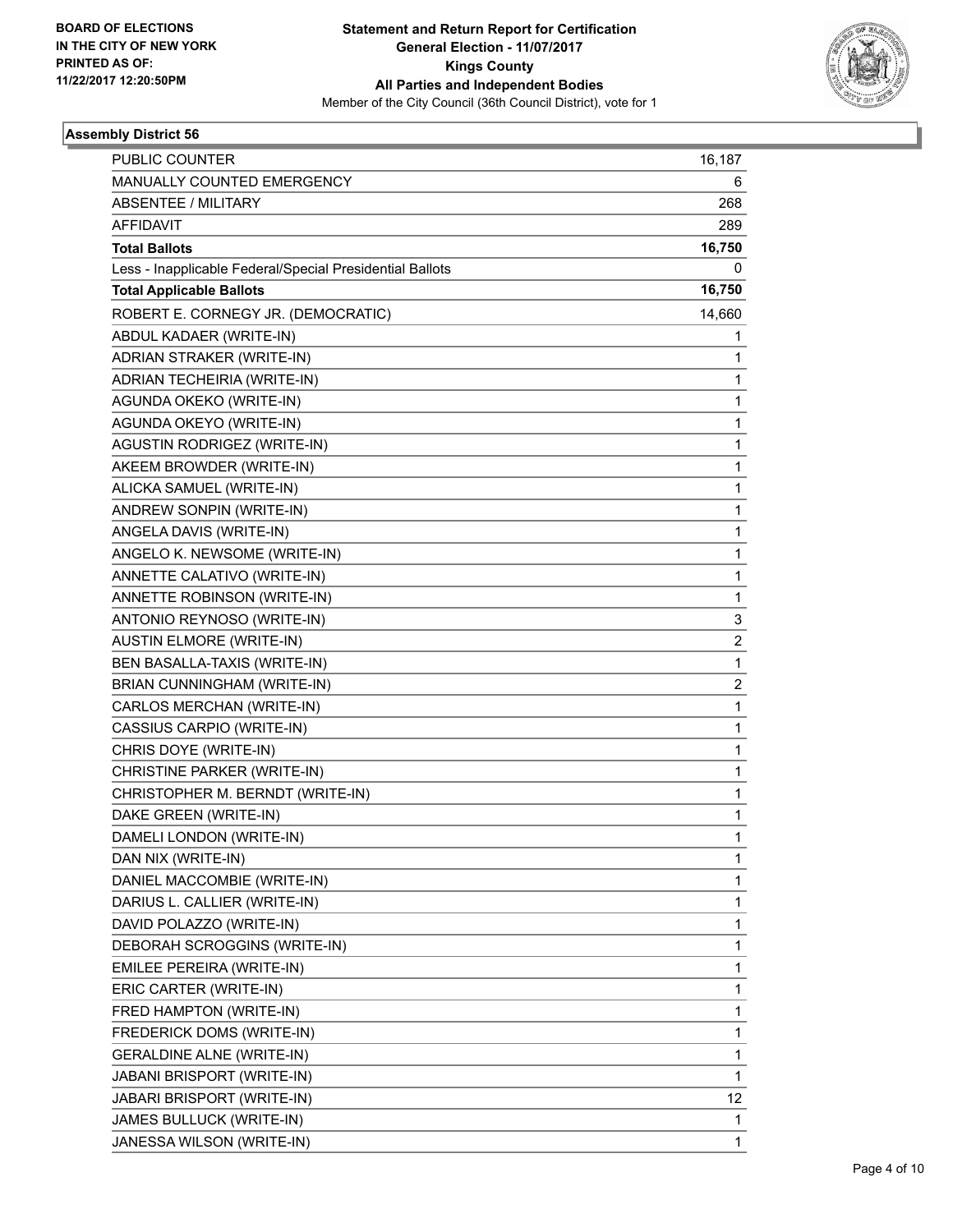

| JARABI BRISPORT (WRITE-IN)                | 1            |
|-------------------------------------------|--------------|
| <b>JASON PROVER (WRITE-IN)</b>            | 1            |
| <b>JASON STARR (WRITE-IN)</b>             | 2            |
| JENETTE SADIK KAHN (WRITE-IN)             | 1            |
| JEREMY KAPLAN (WRITE-IN)                  | 2            |
| JITU WEUSI (WRITE-IN)                     | 1            |
| JOHN JAYNER (WRITE-IN)                    | 1            |
| JOHN JOSEPH JAYMER JR. (WRITE-IN)         | 1            |
| JOHN JOSEPH JOYNER JR. (WRITE-IN)         | 1            |
| JORDAN JENKINS (WRITE-IN)                 | 1            |
| KEN SPALLA (WRITE-IN)                     | 1            |
| KIM KARDASHIAN (WRITE-IN)                 | 1            |
| KINA WHITE (WRITE-IN)                     | 1            |
| KRYSTAL CHEN (WRITE-IN)                   | 1            |
| LAURIE CUMBO (WRITE-IN)                   | 2            |
| LAURIE GUMBO (WRITE-IN)                   | 1            |
| MARC TISDALE (WRITE-IN)                   | 1            |
| MARIUS ANGELONI (WRITE-IN)                | 1            |
| MARK WINSTON GRIFFITH (WRITE-IN)          | 1            |
| MAX SHRECK (WRITE-IN)                     | 1            |
| MICHAEL SANDCHEZ (WRITE-IN)               | 1            |
| MICHAEL SCOTT JR. (WRITE-IN)              | 1            |
| MIKAYLA MARQUIS (WRITE-IN)                | 1            |
| MIPISTA JAZZ (WRITE-IN)                   | 1            |
| MONIQUE GREENWOOD (WRITE-IN)              | 1            |
| NADJWA NORTON (WRITE-IN)                  | 1            |
| PERSEPHORE SARAH JANE SMITH (WRITE-IN)    | 1            |
| RALPH YOZZO (WRITE-IN)                    | 1            |
| RICK SANCHEZ (WRITE-IN)                   | 1            |
| SABRINA BANES (WRITE-IN)                  | 1            |
| SAIF YOUNIS (WRITE-IN)                    | 1            |
| SAMANTHA WAGAR (WRITE-IN)                 | $\mathbf{1}$ |
| SAMEER MASEEM (WRITE-IN)                  | 1            |
| STEPHEN LEVIN (WRITE-IN)                  | 1            |
| TREMAINE WRIGHT (WRITE-IN)                | 2            |
| TYLER CARRINGTON (WRITE-IN)               | 1            |
| UNATTRIBUTABLE WRITE-IN (WRITE-IN)        | 30           |
| UNCOUNTED WRITE-IN PER STATUTE (WRITE-IN) | 1            |
| VITO J. BRUNO (WRITE-IN)                  | 1            |
| WIXXIE RIVERS (WRITE-IN)                  | 1            |
| <b>Total Votes</b>                        | 14,786       |
| Unrecorded                                | 1,964        |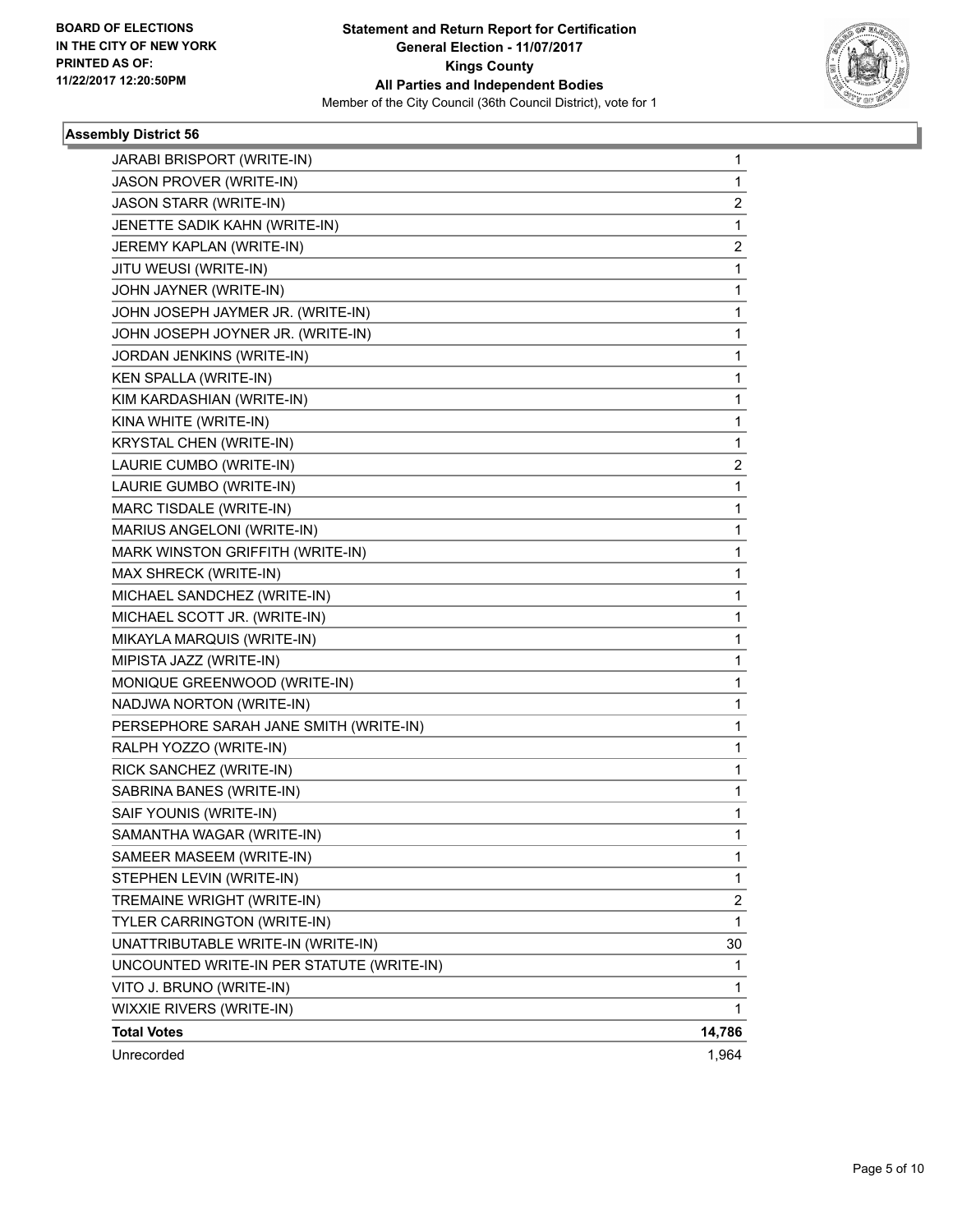

| <b>PUBLIC COUNTER</b>                                    | 3,185        |
|----------------------------------------------------------|--------------|
| <b>MANUALLY COUNTED EMERGENCY</b>                        | 0            |
| <b>ABSENTEE / MILITARY</b>                               | 35           |
| <b>AFFIDAVIT</b>                                         | 65           |
| <b>Total Ballots</b>                                     | 3,285        |
| Less - Inapplicable Federal/Special Presidential Ballots | 0            |
| <b>Total Applicable Ballots</b>                          | 3,285        |
| ROBERT E. CORNEGY JR. (DEMOCRATIC)                       | 2,886        |
| ASSATA SHAKAR (WRITE-IN)                                 | 1            |
| BRITTANY MURPH (WRITE-IN)                                | 1            |
| CHANNELLE ELAINE (WRITE-IN)                              | 1            |
| CHRISTOPHER T MORIETY (WRITE-IN)                         | 1            |
| DEBORAH ROBINSON (WRITE-IN)                              | 1            |
| ELKA F. KUPCZYK (WRITE-IN)                               | 1            |
| JABARI BRISPORT (WRITE-IN)                               | 2            |
| JABORI BRISPORT (WRITE-IN)                               | 1            |
| JACK ROY (WRITE-IN)                                      | 1            |
| <b>JASON STARR (WRITE-IN)</b>                            | 1            |
| JOHN JOSEPH JOYNER JR. (WRITE-IN)                        | 2            |
| <b>JUSTIN BRANNAN (WRITE-IN)</b>                         | 1            |
| KAREEM BARTON (WRITE-IN)                                 | 1            |
| KATE MEIZNER (WRITE-IN)                                  | $\mathbf{1}$ |
| LANE TOBIAS (WRITE-IN)                                   | 1            |
| MARK WINSTON GRIFFITH (WRITE-IN)                         | 1            |
| MILTON JEMMOTT (WRITE-IN)                                | 1            |
| NATHAN ALBERT (WRITE-IN)                                 | 1            |
| NERITA SEWELL (WRITE-IN)                                 | 1            |
| OMA HOLLOWAY (WRITE-IN)                                  | 1            |
| RENEE HOLMES (WRITE-IN)                                  | 1            |
| ROSEANN EVANS (WRITE-IN)                                 | 1            |
| TONY REED (WRITE-IN)                                     | 1            |
| UNATTRIBUTABLE WRITE-IN (WRITE-IN)                       | 9            |
| WYATT WILLIAMS (WRITE-IN)                                | 1            |
| <b>Total Votes</b>                                       | 2,921        |
| Unrecorded                                               | 364          |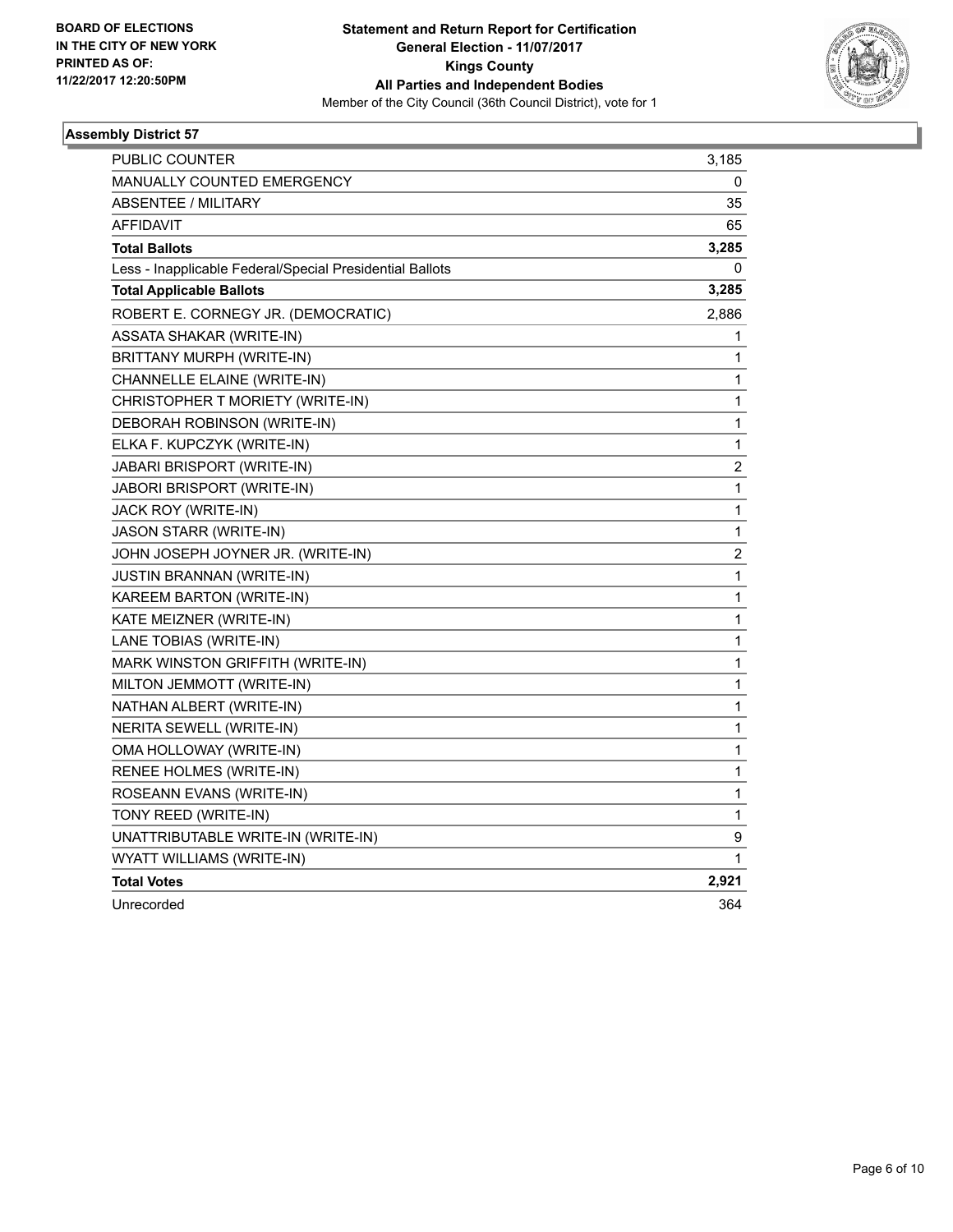

## **Total for Member of the City Council (36th Council District) - Kings County**

| PUBLIC COUNTER                                           | 23,577                  |
|----------------------------------------------------------|-------------------------|
| MANUALLY COUNTED EMERGENCY                               | 6                       |
| <b>ABSENTEE / MILITARY</b>                               | 401                     |
| <b>AFFIDAVIT</b>                                         | 414                     |
| <b>Total Ballots</b>                                     | 24,398                  |
| Less - Inapplicable Federal/Special Presidential Ballots | 0                       |
| <b>Total Applicable Ballots</b>                          | 24,398                  |
| ROBERT E. CORNEGY JR. (DEMOCRATIC)                       | 21,300                  |
| ABDUL KADAER (WRITE-IN)                                  | 1                       |
| ADRIAN STRAKER (WRITE-IN)                                | 1                       |
| ADRIAN TECHEIRIA (WRITE-IN)                              | 1                       |
| AGUNDA OKEKO (WRITE-IN)                                  | 1                       |
| AGUNDA OKEYO (WRITE-IN)                                  | 1                       |
| AGUSTIN RODRIGEZ (WRITE-IN)                              | 1                       |
| AKEEM BROWDER (WRITE-IN)                                 | $\mathbf{1}$            |
| ALICKA SAMUEL (WRITE-IN)                                 | 1                       |
| ANDREW SONPIN (WRITE-IN)                                 | 1                       |
| ANGELA DAVIS (WRITE-IN)                                  | 1                       |
| ANGELO K. NEWSOME (WRITE-IN)                             | 1                       |
| ANNETTE CALATIVO (WRITE-IN)                              | 1                       |
| ANNETTE ROBINSON (WRITE-IN)                              | $\mathbf{1}$            |
| ANTONIO REYNOSO (WRITE-IN)                               | 3                       |
| ASSATA SHAKAR (WRITE-IN)                                 | 1                       |
| <b>AUSTIN ELMORE (WRITE-IN)</b>                          | $\overline{\mathbf{c}}$ |
| <b>BARACK OBAMA (WRITE-IN)</b>                           | 1                       |
| BEN BASALLA-TAXIS (WRITE-IN)                             | 1                       |
| BRIAN CUNNINGHAM (WRITE-IN)                              | 3                       |
| BRITTANY MURPH (WRITE-IN)                                | 1                       |
| CALEB-MICHAEL FILES (WRITE-IN)                           | 1                       |
| CARLOS MERCHAN (WRITE-IN)                                | 1                       |
| CASSIUS CARPIO (WRITE-IN)                                | $\mathbf{1}$            |
| CHANNELLE ELAINE (WRITE-IN)                              | 1                       |
| CHRIS DOYE (WRITE-IN)                                    | 1                       |
| CHRISTINE PARKER (WRITE-IN)                              | 1                       |
| CHRISTOPHER M. BERNDT (WRITE-IN)                         | 1                       |
| CHRISTOPHER T MORIETY (WRITE-IN)                         | 1                       |
| DAKE GREEN (WRITE-IN)                                    | 1                       |
| DAMELI LONDON (WRITE-IN)                                 | 1                       |
| DAN NIX (WRITE-IN)                                       | 1                       |
| DANIEL MACCOMBIE (WRITE-IN)                              | 1                       |
| DARIUS L. CALLIER (WRITE-IN)                             | 1                       |
| DAVE THOMAS (WRITE-IN)                                   | 1                       |
| DAVID POLAZZO (WRITE-IN)                                 | 1                       |
| DEBORAH ROBINSON (WRITE-IN)                              | 1                       |
| DEBORAH SCROGGINS (WRITE-IN)                             | 1                       |
| ELKA F. KUPCZYK (WRITE-IN)                               | 1                       |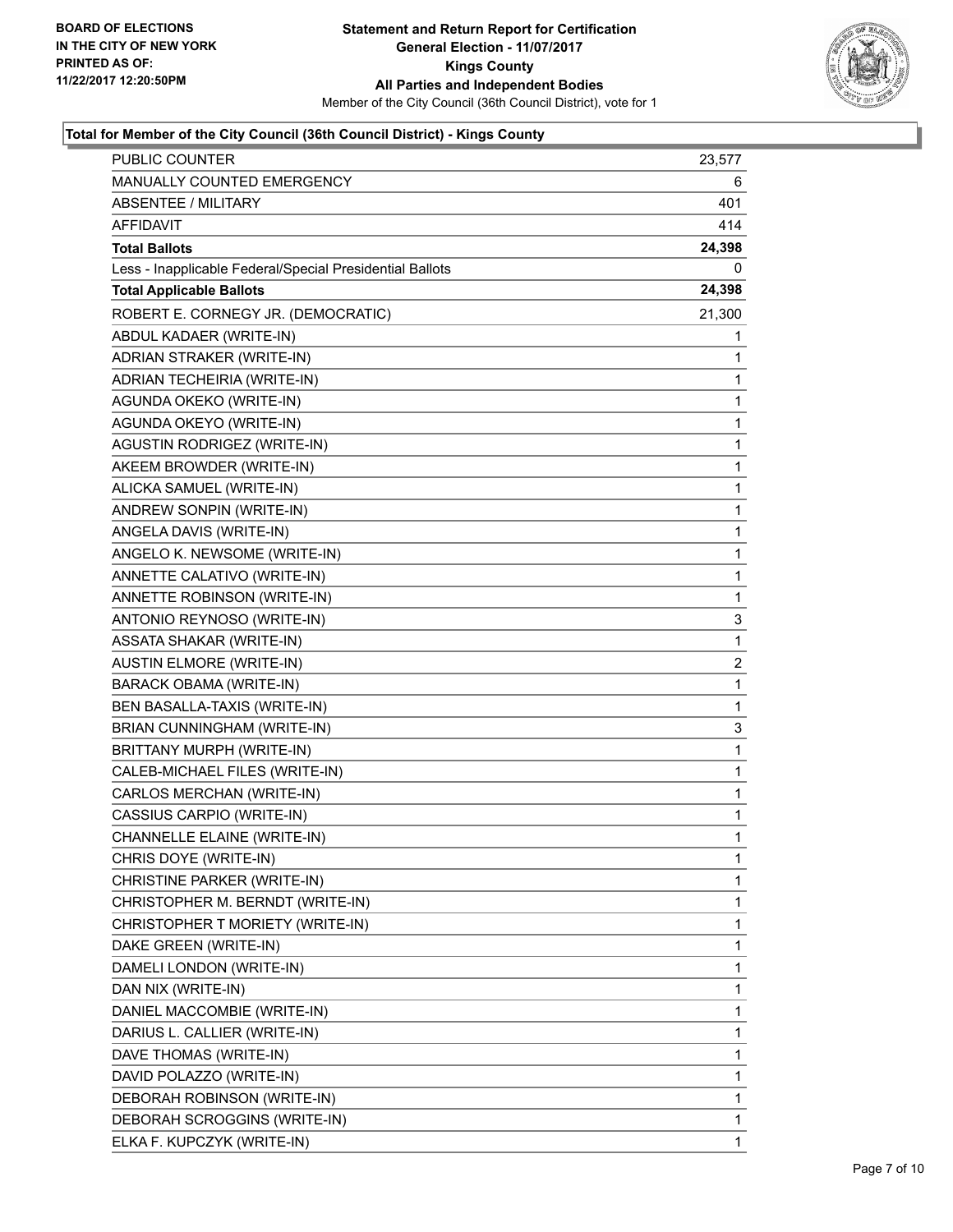

## **Total for Member of the City Council (36th Council District) - Kings County**

| EMILEE PEREIRA (WRITE-IN)           | 1              |
|-------------------------------------|----------------|
| ENA MCPHERSON (WRITE-IN)            | 1              |
| ERIC CARTER (WRITE-IN)              | 1              |
| FRED HAMPTON (WRITE-IN)             | 1              |
| FREDERICK DOMS (WRITE-IN)           | 1              |
| <b>GABRIEL LIND (WRITE-IN)</b>      | 1              |
| <b>GEORGE FLICKINGER (WRITE-IN)</b> | 1              |
| <b>GERALDINE ALNE (WRITE-IN)</b>    | 1              |
| JABANI BRISPORT (WRITE-IN)          | 1              |
| JABARI BRISPORT (WRITE-IN)          | 20             |
| JABORI BRISPORT (WRITE-IN)          | 1              |
| JACK ROY (WRITE-IN)                 | 1              |
| JAMES BULLUCK (WRITE-IN)            | 1              |
| JANESSA WILSON (WRITE-IN)           | 1              |
| JARABI BRISPORT (WRITE-IN)          | 1              |
| <b>JASON PROVER (WRITE-IN)</b>      | 1              |
| JASON STARR (WRITE-IN)              | 3              |
| JENETTE SADIK KAHN (WRITE-IN)       | 1              |
| JEREMY KAPLAN (WRITE-IN)            | $\overline{a}$ |
| JESSICCA SHIRLEY STONGE (WRITE-IN)  | 1              |
| JITU WEUSI (WRITE-IN)               | 1              |
| JOHN JAYNER (WRITE-IN)              | 1              |
| JOHN JOSEPH JAYMER JR. (WRITE-IN)   | 1              |
| JOHN JOSEPH JOYNER JR. (WRITE-IN)   | 5              |
| JORDAN JENKINS (WRITE-IN)           | 1              |
| <b>JUSTIN BRANNAN (WRITE-IN)</b>    | 1              |
| <b>JUSTIN COHEN (WRITE-IN)</b>      | 1              |
| KAREEM BARTON (WRITE-IN)            | 1              |
| KATE MEIZNER (WRITE-IN)             | 1              |
| KEN SPALLA (WRITE-IN)               | 1              |
| KIM KARDASHIAN (WRITE-IN)           | 1              |
| KINA WHITE (WRITE-IN)               | 1              |
| KRYSTAL CHEN (WRITE-IN)             | 1              |
| LANE TOBIAS (WRITE-IN)              | 1              |
| LAURIE CUMBO (WRITE-IN)             | 5              |
| LAURIE GUMBO (WRITE-IN)             | 1              |
| MARC TISDALE (WRITE-IN)             | 1              |
| MARIUS ANGELONI (WRITE-IN)          | 1              |
| MARK WINSTON GRIFFITH (WRITE-IN)    | 3              |
| MAX SHRECK (WRITE-IN)               | 1              |
| <b>MEGHAN MAURUS (WRITE-IN)</b>     | 1              |
| MICHAEL SANDCHEZ (WRITE-IN)         | 1              |
| MICHAEL SCOTT JR. (WRITE-IN)        | 1              |
| MIKAYLA MARQUIS (WRITE-IN)          | 1              |
| MILTON JEMMOTT (WRITE-IN)           | 1              |
| MIPISTA JAZZ (WRITE-IN)             | 1              |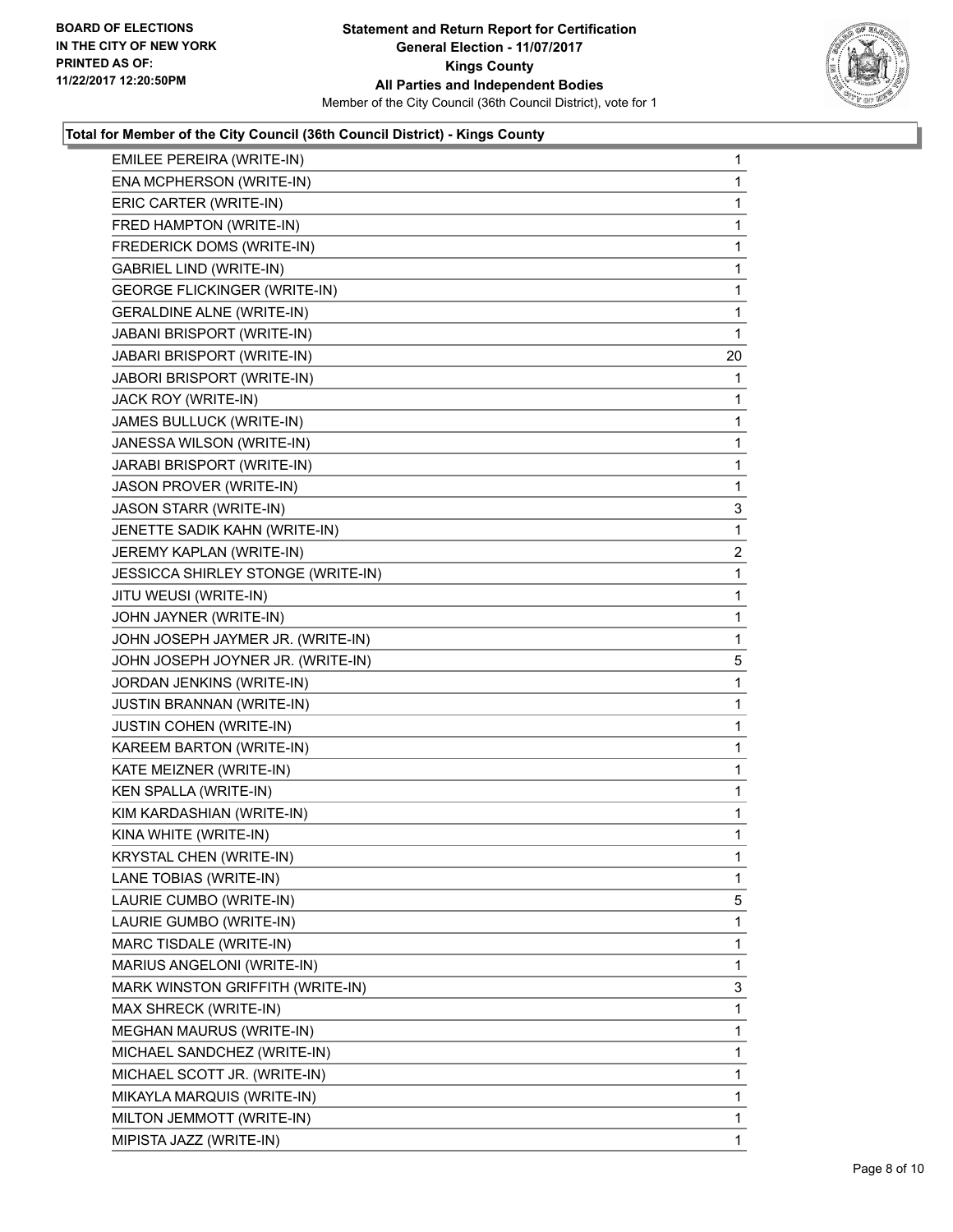

## **Total for Member of the City Council (36th Council District) - Kings County**

| MONIQUE GREENWOOD (WRITE-IN)              | 1            |
|-------------------------------------------|--------------|
| NADJWA NORTON (WRITE-IN)                  | 1            |
| NATHAN ALBERT (WRITE-IN)                  | 1            |
| NERITA SEWELL (WRITE-IN)                  | 1            |
| OMA HOLLOWAY (WRITE-IN)                   | 1            |
| PERSEPHORE SARAH JANE SMITH (WRITE-IN)    | 1            |
| RALPH YOZZO (WRITE-IN)                    | 1            |
| REBECCA BLADY (WRITE-IN)                  | 1            |
| RENEE HOLMES (WRITE-IN)                   | 1            |
| RICK SANCHEZ (WRITE-IN)                   | 1            |
| ROSEANN EVANS (WRITE-IN)                  | 1            |
| SABRINA BANES (WRITE-IN)                  | $\mathbf{1}$ |
| SAIF YOUNIS (WRITE-IN)                    | $\mathbf 1$  |
| SAMANTHA WAGAR (WRITE-IN)                 | $\mathbf 1$  |
| SAMEER MASEEM (WRITE-IN)                  | 1            |
| SCOTT KEATLEY (WRITE-IN)                  | $\mathbf{1}$ |
| SKYLER MARSHALL (WRITE-IN)                | 1            |
| STACY-ANN DONEGAN (WRITE-IN)              | 1            |
| STEPHEN LEVIN (WRITE-IN)                  | 1            |
| STEVEN FOX (WRITE-IN)                     | 1            |
| TAMEK BROWN (WRITE-IN)                    | 1            |
| TONY REED (WRITE-IN)                      | 1            |
| TREMAINE WRIGHT (WRITE-IN)                | 2            |
| TYLER CARRINGTON (WRITE-IN)               | $\mathbf{1}$ |
| UNATTRIBUTABLE WRITE-IN (WRITE-IN)        | 45           |
| UNCOUNTED WRITE-IN PER STATUTE (WRITE-IN) | 2            |
| VITO J. BRUNO (WRITE-IN)                  | 1            |
| WIXXIE RIVERS (WRITE-IN)                  | $\mathbf{1}$ |
| WYATT WILLIAMS (WRITE-IN)                 | $\mathbf{1}$ |
| XENIA RUBINOS (WRITE-IN)                  | 1            |
| <b>Total Votes</b>                        | 21,497       |
| Unrecorded                                | 2.901        |